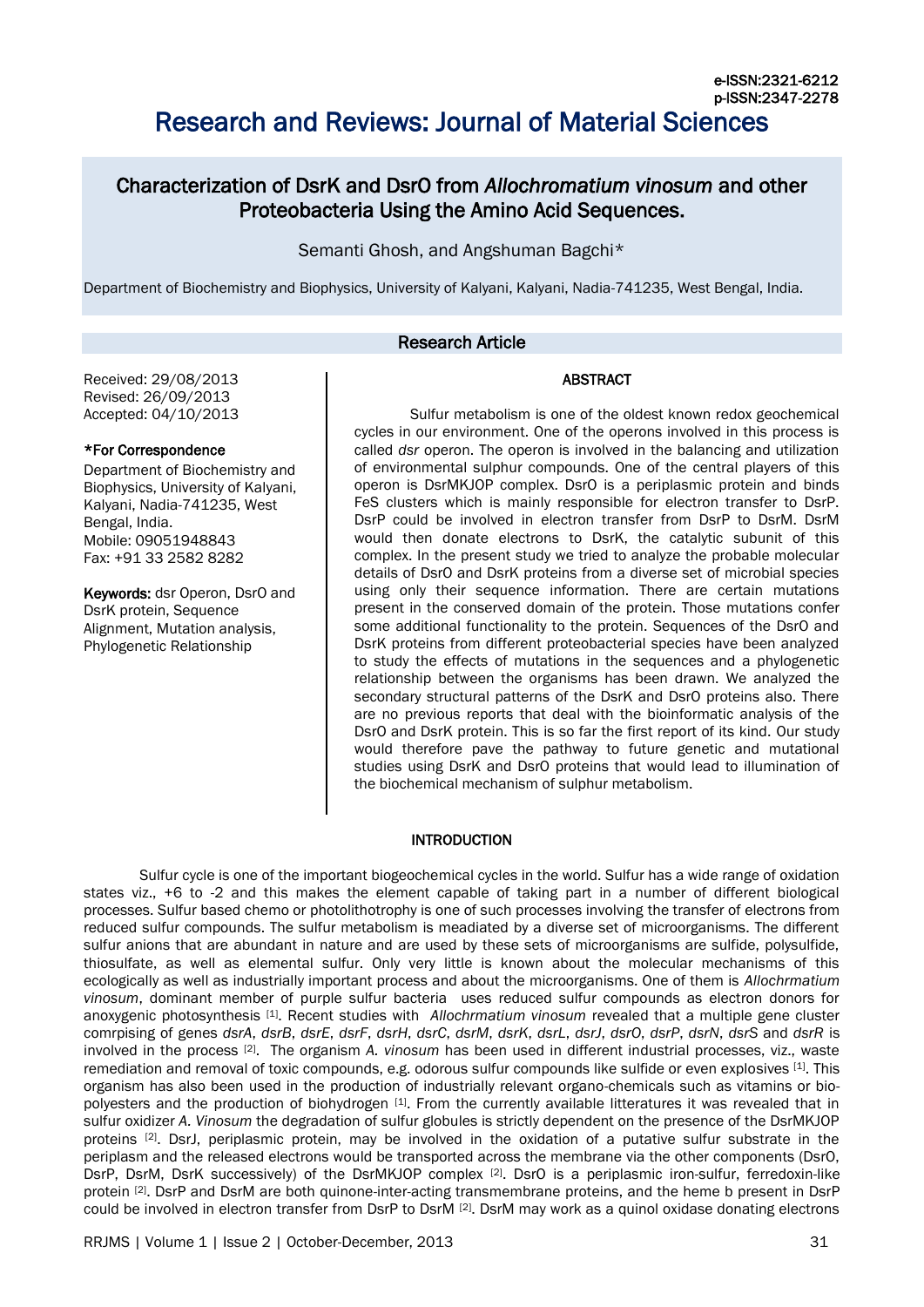to DsrK. DsrK is proposed to be a cytoplasmic iron sulfur protein, and the catalytic subunit of the DsrMKJOP protein complex that it acts as a (hetero) disulfide reductase, and that the protein DsrC might be its substrate <sup>[2]</sup>. So, DsrO and DsrK were both experimentally proven to be FeS-containing proteins [2] take part into the electron transfer. In our study we made an attempt to characterize DsrO and DsrK protein at the sequence level. We analyzed the amino acid sequences of these two proteins from different proteobacteria. We predicted the putative secondary structures and as well as conserved domains present in those proteins. Multiple sequence analyses of these proteins revealed the presence of certain mutations in the protein. We also predicted the effects of those mutations present in the conserved domain of DsrK and DsrO protein and correlated the effects of mutations with the taxonomical distributions of the microorganisms. Till date there are no such reports that deal with the analyses of the mutations in these two proteins using bioinformatics approach. This work is therefore first of its kind. Since there are no previous reports regarding the molecular details of DsrO and DsrK proteins our work would therefore be important to analyze the biochemical details of the *dsr* operon.

# MATERIALS AND METHODS

# Sequence Homology Search and Pair Wise Alignment of Sequences

From NCBI protein database, *Allochromatium vinosum* DSM 180 used as input for BLAST. BLAST program [3] is run using the algorithm Blastp (protein-protein BLAST), non redundant (nr) protein sequences database. The blast result is sort by maximum identity, 29 organisms are selected for study which have greater than 50% identity. We removed the uncultured bacterial species and redundancies from the collected sequences. Only those amino acid sequences were chosen for which there were clear annotations and no ambiguities were present. NCBI refseq was selected for collecting our required sequences because it provides comprehensive, integrated, non-redundant and a well-annotated set of sequences. The name of the DsrO and DsrK proteins of the selected microorganisms were listed below.

| Sequence number                    | Accession code                  | Organism                                                                          | Identity (%) |
|------------------------------------|---------------------------------|-----------------------------------------------------------------------------------|--------------|
| S <sub>1</sub>                     | Gb ADC62200.1                   | Allochromatium vinosum DSM180                                                     | 100          |
| S <sub>2</sub>                     | Gb EGV31404.1                   | Thiorhodococcus drewsli AZ1                                                       | 77           |
| S <sub>3</sub>                     | Gb AFL72613.1                   | Thiocystis violascens DSM 198                                                     | 81           |
| S <sub>4</sub>                     | Gb EGV17846.1                   | Thiocapsa marina 5811                                                             | 79           |
| S <sub>5</sub>                     | Gb AGA89028.1                   | Thioflavicoccus mobilis 8321                                                      | 73           |
| S <sub>6</sub>                     | Gb EIC21190.1                   | Thiorhodovibrio sp. 970                                                           | 67           |
| S7                                 | Gb EGV22420.1                   | Marichromatium purpuratum 984                                                     | 76           |
| S <sub>8</sub>                     | Gb EGW53661.1                   | endosymbiont of Tevnia jerichonana (vent Tica)                                    | 63           |
| S <sub>9</sub>                     | Gb EHR72134.1                   | Burkholderiales bacterium JOSHI_001                                               | 59           |
| S <sub>10</sub>                    | Gb AGA32540.1                   | Thioalkalivibrio nitratireducens DSM 14787                                        | 62           |
| S <sub>11</sub><br>S <sub>12</sub> | Gb EGZ34775.1 <br>Gb ACL73275.1 | Thioalkalivibrio thiocyanoxidans arh 4<br>Thioalkalivibrio sulfidophilus HL-ebgr7 | 60<br>58     |
| S <sub>13</sub>                    | Gb AAZ98428.1                   | Thiobacillus denitrificans ATCC 25259                                             | 59           |
| S <sub>14</sub>                    | Dbj   GAB72886.1                | Sulfuricella denitrificans skb26                                                  | 55           |
| S <sub>15</sub>                    | Gb EGV52271.1                   | endosymbiont of Riftia pachyptila (vent Ph05)                                     | 66           |
| S <sub>16</sub>                    | Gb ABI57009.1                   | Alkalilimnicola ehrlichii MLHE-1                                                  | 61           |
| <b>S17</b>                         | Gb ADE11909.1                   | Sideroxydans lithotrophicus ES-1                                                  | 56           |
| <b>S18</b>                         | Gb EIJ36278.1                   | Thiothrix nivea DSM 5205                                                          | 52           |
| S <sub>19</sub>                    | Emb CAM75798.1                  | Magnetospirillum gryphiswaldense MSR-1                                            | 55           |
| <b>S20</b>                         | Gb ADP69869.1                   | Rhodomicrobium vannielii ATCC 17100                                               | 53           |
| S21                                | Gb ABL02576.1                   | Candidatus Ruthia magnifica str. Cm (Calyptogena magnifica)                       | 51           |
| S <sub>22</sub>                    | Dbj   BAF61891.1                | Candidatus Vesicomyosocius okutanii HA                                            | 51           |
| S <sub>23</sub>                    | Ref   WP 010645608.1            | endosymbiont of Bathymodiolus sp                                                  | 51           |
| S24                                | Ref   WP 009869254.1            | Magnetospirillum magnetotacticum                                                  | 54           |
| S <sub>25</sub>                    | Gb EME69575.1                   | Magnetospirillum sp. SO-1                                                         | 53           |
| <b>S26</b>                         | Gb ABM62725.1                   | Halorhodospira halophila SL1                                                      | 56           |
| <b>S27</b>                         | Gb EDN71423.1                   | Beggiatoa sp. PS                                                                  | 66           |
| <b>S28</b>                         | Dbj   BAE52181.1                | Magnetospirillum magneticum AMB-1                                                 | 54           |

### Table1: List of organisms of DsrO protein having identity more than 50%. This list is obtained from BLAST DsrO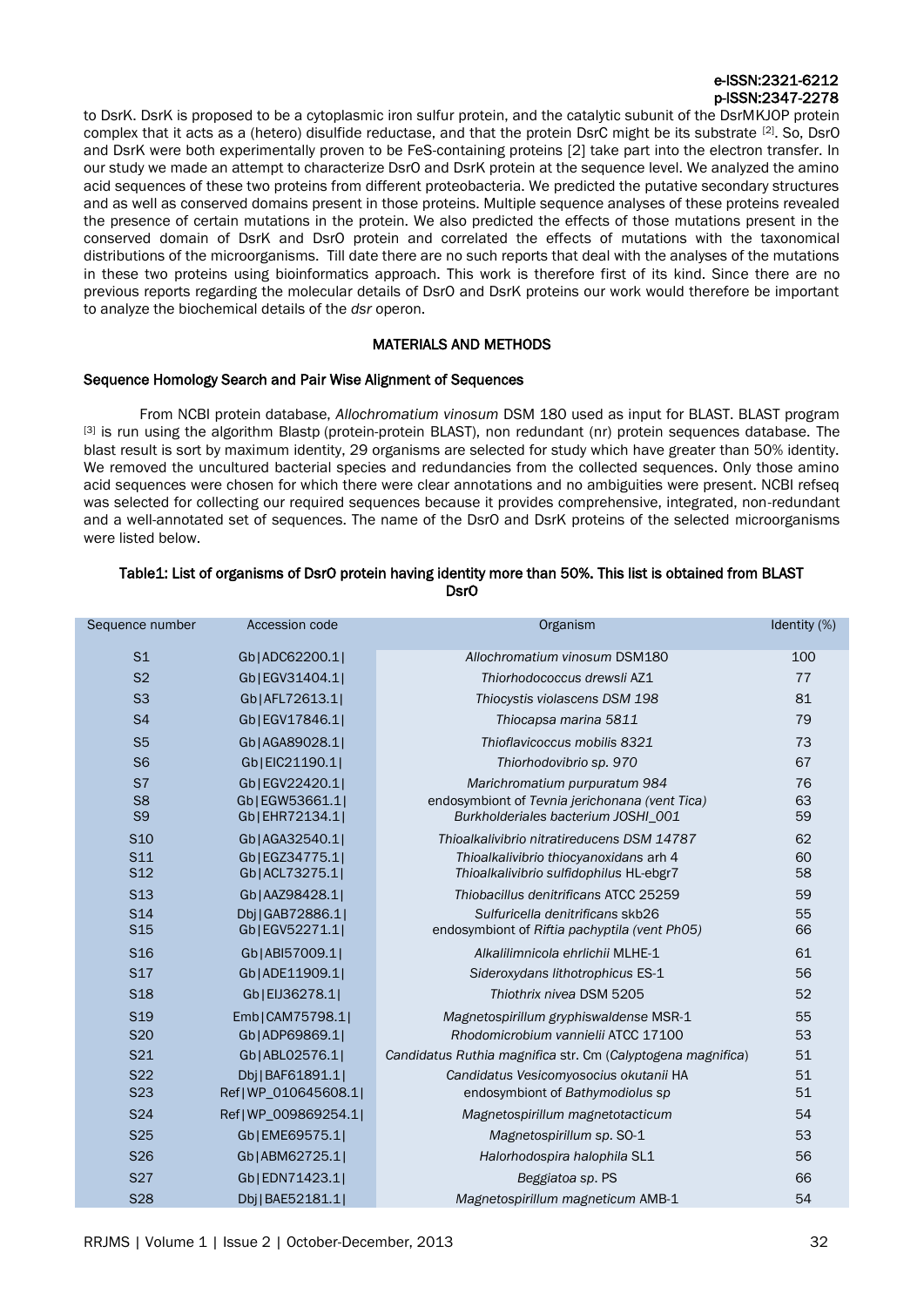# Table2: List of organisms of DsrK protein having identity more than 50%. This list is obtained from BLAST **DsrK**

| Sequence no.   | Accession code                       | Organism                                                      | % identity |
|----------------|--------------------------------------|---------------------------------------------------------------|------------|
| seq1           | gb ADC62197.1                        | Allochromatium vinosum DSM 180                                | 100        |
| seq2           | gb EGV31407.1                        | Thiorhodococcus drewsii AZ1                                   | 93         |
| seq3           | gb EGV22417.1                        | Marichromatium purpuratum 984                                 | 92         |
| seq4           | gb AFL72610.1                        | Thiocystis violascens DSM 198                                 | 91         |
| seq5           | gb EGV17849.1                        | Thiocapsa marina 5811                                         | 91         |
| seq6           | gb   AGA89025.1                      | Thioflavicoccus mobilis 8321                                  | 83         |
| seq7           | gb EIC21193.1                        | Thiorhodovibrio sp. 970                                       | 84         |
| seq8           | gb EGV52268.1                        | endosymbiont of Riftia pachyptila (vent<br>Ph05)              | 78         |
| seq9           | gb ACL73272.1                        | Thioalkalivibrio sulfidophilus HL-EbGr7                       | 77         |
| seq10          | gb EIJ36275.1                        | Thiothrix nivea DSM 5205                                      | 75         |
| seq11          | gb   AGA32543.1                      | Thioalkalivibrio nitratireducens DSM<br>14787                 | 76         |
| seq12          | gb EGZ34778.1                        | Thioalkalivibrio thiocyanoxidans ARh 4                        | 76         |
| seq13          | gb   EDN71419.1                      | Beggiatoa sp. PS                                              | 79         |
| seq14          | gb   ADP69872.1                      | Rhodomicrobium vannielii ATCC 17100                           | 74         |
| seq15          | dbj   BAE52178.1                     | Magnetospirillum magneticum AMB-1                             | 73         |
| seq16          | emb CAM75801.1                       | Magnetospirillum gryphiswaldense MSR-                         | 70         |
| seq17          | gb AAZ98431.1                        | Thiobacillus denitrificans ATCC 25259                         | 69         |
| seq18          | gb EIJ41167.1                        | Beggiatoa alba B18LD                                          | 68         |
| seq19          | dbj   GAB72883.1                     | Sulfuricella denitrificans skB26                              | 68         |
| seq20          | gb EHR72138.1                        | Burkholderiales bacterium JOSHI_001                           | 69         |
| seq21          | ref WP_010645602.1                   | endosymbiont of Bathymodiolus sp                              | 66         |
| seq22          | dbj   BAF61894.1                     | Candidatus Vesicomyosocius okutanii<br>HA                     | 67         |
| seq23          | gb ABI57006.1                        | Alkalilimnicola ehrlichii MLHE-1                              | 68         |
| seq24          | gb   ADE11912.1                      | Sideroxydans lithotrophicus ES-1                              | 66         |
| seq25          | gb ABL02579.1                        | Candidatus Ruthia magnifica str.<br>Cm(Calyptogena magnifica) | 66         |
| seq26          | gb   ABK42579.1                      | Magnetococcus marinus MC-1                                    | 66         |
| seq27          | gb   ABM62722.1                      | Halorhodospira halophila SL1                                  | 64         |
| seq28<br>seq29 | ref WP_009867036.1 <br>gb EDN72653.1 | Magnetospirillum magnetotacticum<br>Beggiatoa sp. SS          | 73<br>72   |
|                |                                      |                                                               |            |

These sequences were used as inputs to run the program BLAST using the default parameters, in order to find out the conserved domains in those proteins. The BLAST results again produced the same set of sequences as obtained previously. This could be considered as a double check of our initial results of downloading the sequences.

# Prediction of Secondary Structure

The secondary structures of the DsrO and DsrK proteins of 28 and 29 different organisms respectively were predicted from their amino acid sequences using the Network Protein Analysis Server (NPS@). We used the following methods: [SOPM](http://npsa-pbil.ibcp.fr/cgi-bin/npsa_automat.pl?page=/NPSA/npsa_sopm.html), [HNN](http://npsa-pbil.ibcp.fr/cgi-bin/npsa_automat.pl?page=/NPSA/npsa_hnn.html), [DPM](http://npsa-pbil.ibcp.fr/cgi-bin/npsa_automat.pl?page=/NPSA/npsa_dpm.html), [DSC](http://npsa-pbil.ibcp.fr/cgi-bin/npsa_automat.pl?page=/NPSA/npsa_dsc.html), GOR I, [GOR III](http://npsa-pbil.ibcp.fr/cgi-bin/npsa_automat.pl?page=/NPSA/npsa_gib.html), [PHD](http://npsa-pbil.ibcp.fr/cgi-bin/npsa_automat.pl?page=/NPSA/npsa_phd.html), [PREDATOR.](http://npsa-pbil.ibcp.fr/cgi-bin/npsa_automat.pl?page=/NPSA/npsa_predator.html) The secondary structures were classified as alpha helix, random coil, extended strand and others.

# Prediction of Conserved Domain

The conserved functional domains of the DsrO and DsrK protein were predicted from the outputs of Pfam [4]. For Pfam search we used the full amino acid sequence of those proteins.

# Multiple Sequence Alignment (MSA)

In order to study the sequence conservations among the 28 and 29 proteins of DsrO and DsrK proteins respectively we generated a sequence profile by MSA, using the default parameters in the software tool ClustalW [5].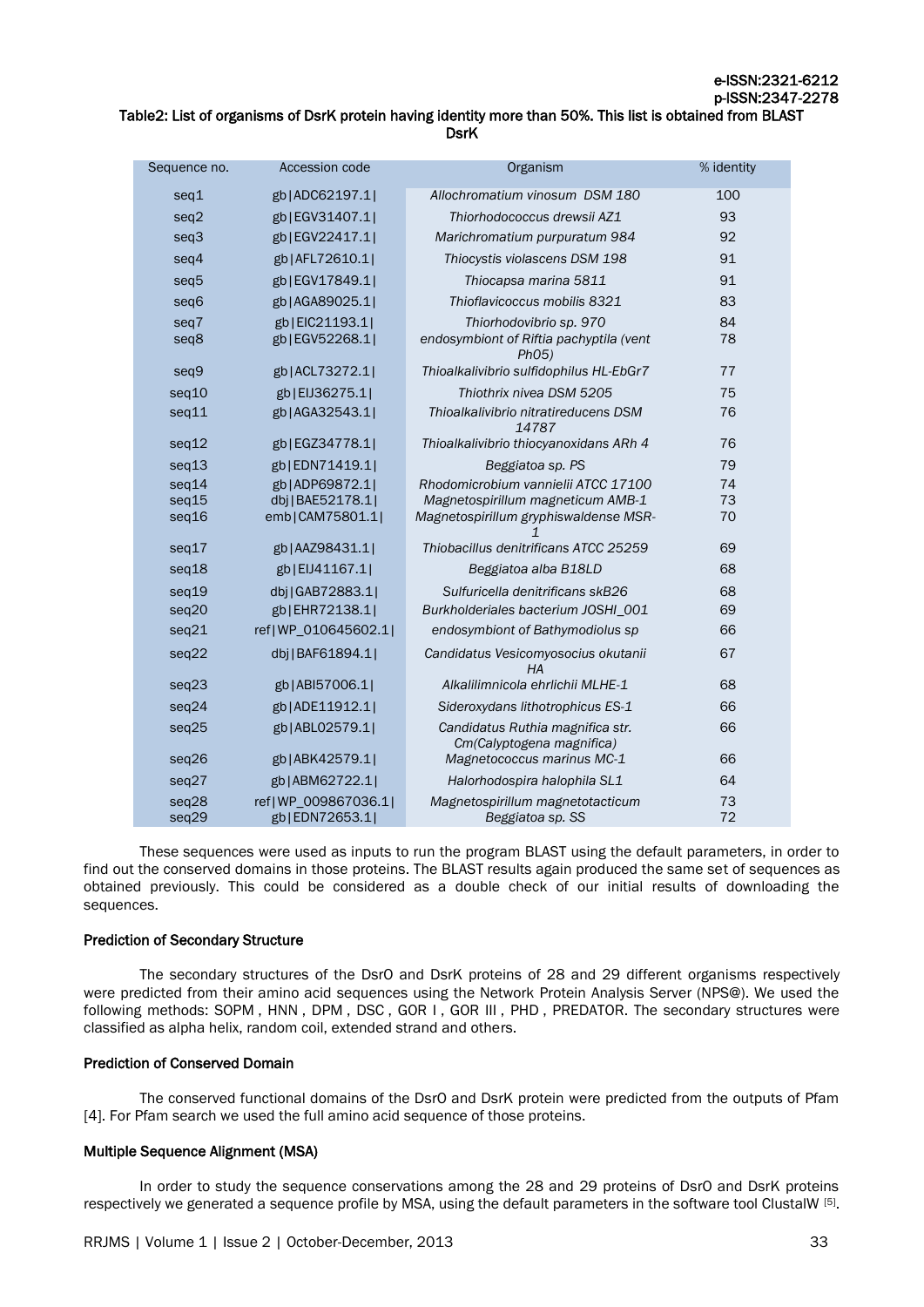We used the full sequence of DsrO and DsrK from all the organisms as mentioned in the section 2.1. From the results of MSA the presence of mutations in the sequences were detected.

### Mutation analysis in the conserved domain

The significant mutations found in the conserved domain of the two proteins by MSA were analyzed using Pfam. The Pfam search enabled us to detect the presence of additional sub domains in those proteins. These additional sub domains are involved in different metabolic processes as required by the organisms depending on their habitat.

#### Distance Matrix Calculation and Construction of Phylogenetic Tree

A distance matrix was generated using MEGA [6]. This tool used the Maximum Composite Likelihood (MCL) method to estimate the evolutionary distances between sequences. The MCL approach was different from the existing approaches for evolutionary distance estimation, where each distance was estimated independent of others, either by analytical formulae or by likelihood methods.

#### Result

#### Predicted Secondary Structure

The consensus secondary structural patterns of DsrO and DsrK proteins of *A. vinosum* as obtained from the averaging of the predicted secondary structures by the methods mentioned in the 2.2 section of the manuscript was compared in Table 3 and presented in Fig. 1a and 1b respectively.

#### Table3: Comparative result of Predicted Secondary Structure Patterns of DsrO and DsrK

| <b>Protein Name</b> | Alpha helix (%) | Extended strand (%) |
|---------------------|-----------------|---------------------|
| DsrO                | 23.51           | 19.40               |
| DsrK                | 39.12           | 8.21                |



#### Figure 1a

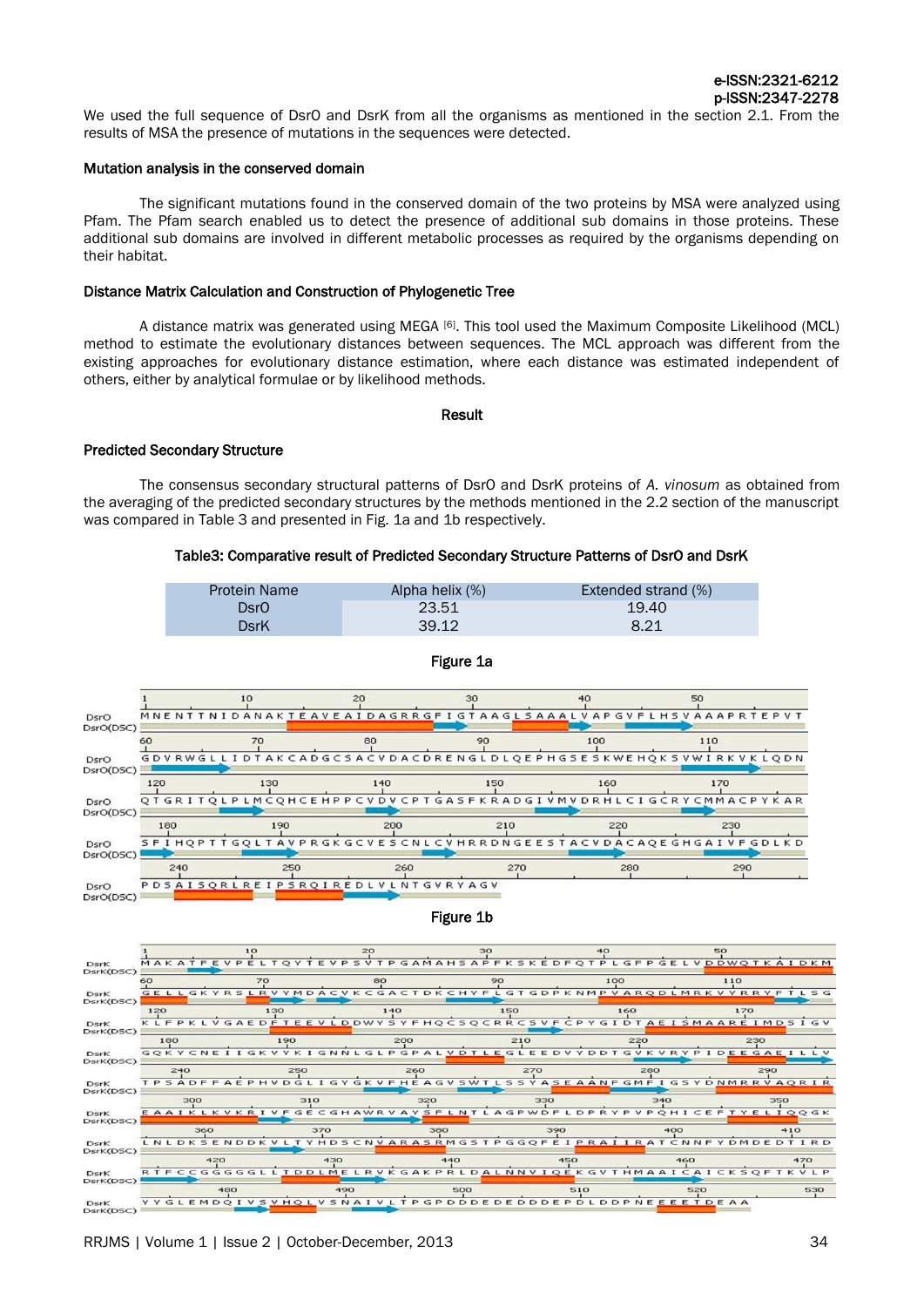Secondary structure of DsrO (Fig.1a) and DsrK (Fig.1b) of *Allochrmatium vinosum*. Colour represents in the figure: Alpha helix (Orange), Extended strand (Blue), Random coil (colourless).

### Predicted Conserved Domain

The full length sequence of DsrO protein revealed a significant protein family, Fer4\_11 i.e. 4Fe-4S discluster domain (PF13247) at the amino acid residues 125-224 and another insignificant family, Fer2 11i.e. 4Fe-4S binding domain (IPR001450) at the amino acid position 64-84. This superfamily includes proteins containing domains which bind to iron-sulphur clusters. Members include bacterial ferredoxins, various dehydrogenases, and various reductases. Structure of the domain is an alpha-antiparallel beta sandwich. Domain contains two 4Fe4S clusters. Based upon sequence analysis, it is previously reported that DsrK contains two classical CX2CX2CX3C binding sites for [4Fe-4S] clusters and one C-terminal CCG domain with the sequence  $CX_{43}CCGX_{40}CX_{2}C$  that may bind an additional putatively catalytic [FeS] cluster  $[2]$ . In our Pfam result of the full sequence of DsrK showed significant two protein families Fer 4  $\,8\,$  (4Fe-4S discluster domain, PF13183) and CCG (Cystein-rich domain, IPR004017) at amino acid position 73-159 and 368-467 respectively. The CCG protein family contains up to four conserved cysteines. The group includes proteins characterised as: heterodisulphide reductase, subunit B (HrdB); succinate dehydrogenase, subunit C; Fe-S oxidoreductase; glycerol-3-phosphate dehydrogenase subunit C; and glycolate oxidase iron-sulphur subunit (GlcF) [7] . Another insignificant match found at amino acid residues 128-163 of protein family named alpha-hel2 (Alpha-helical domain 2, PF14456). An alpha-helical domain found in gene neighbourhoods encoding genes containing bacterial homologs of components of the ubiquitin modification pathway such as the E1, E2, Ub and JAB peptidase proteins. These conserved functional domains of the two proteins ensure their experimental evidence as Fe-S binding domain through bioinformatics approach. But all of their significant presence in related to electron transfer through MKJOP complex is still not known to us. So, any mutations occurring in these conserved domains helping them to form any functional specificity was our next study topic.

### Mutation Study within Conserved Domain

The amino acid sequences of DsrO and DsrK proteins from all those organisms were analysed from the sequence profiles that were generated by MSA using the software tool ClustalW. The MSA results of DsrO showed the presence of 45 conserved and 25 synonymous substitutions in the global alignment; whereas in DsrK 95 conserved and 64 synonymous substitutions were noted. The remaining positions of the alignment have undergone some kind of significant mutations. We analyzed those significant mutations using Pfam and obtained the presence of some new sub domains. The significant sub domains analyzed from Pfam were described here in the following paragraphs.

In DsrO protein, a new subdomain similar to TAT (twin-arginine translocation) pathway signal sequence protein family (IPR019546) was found in a few organisms at amino acid residue position 8-30. This protein transports folded protein across energy transducing membrane [8] . In *Thioalkalivibrio sulfidophilus* HL-EbGr7 mutation found at amino acid sequence position 37. There following two new sub-domains were found: CytB6-F\_Fe-S (PF08802) (IPR014909) and Rubredoxin (IPR024935) (PF00301). The cytochrome B6-F complex present in amino acid sequence spanning 7-28, which mediates electron transfer between photosystem II (PS II) and photosystem I (PS I), cyclic electron flow around PSI, and state transitions. This domain corresponds to the alpha helical transmembrane domain of the cytochrome B6-F complex Rieske iron-sulphur subunit. Rubredoxin protein domain spans in the amino acid sequence range 37-62. It is a low molecular weight iron-containing bacterial protein involved in electron transfer sometimes replacing ferredoxin as an electron carrier [9]. Rubredoxins possess a 45- to 55-residue domain containing one iron atom tetrahedrally coordinated to four cysteinyl residues. Structural analysis of the domains have shown them to be folded into a short three-stranded antiparallel beta-sheet and a number of loops. Mutation in 52 (I) of endosymbiont of *Bathymodiolus sp*. revealed insignificant match at amino acid position 44-79 with Iron\_permease (PF04120) (IPR007251), i.e. low affinity iron permease. It is originally identified as a low-affinity iron (II) permease [10]. Fet4 has since been shown to import several other transition metal ions, including copper and zinc.

In DsrK few sub-domains were found which are described here. The group of serine protease inhibitors (IPR004094) belong to MEROPS inhibitor family. They inhibit serine peptidases of the S1 family  $[11]$  and are characterised by a well conserved pattern of cysteine residues. It is found at amino acid position 145-161. Glycine reductase complex selenoprotein A (GRDA) protein domain family (IPR006812) found in *Thiocapsa marina*  5811and endosymbiont *of Riftia pachyptila (vent Ph05)* at the amino acid sequence spanning 188-214. This protein contains one active site selenocysteine and catalyses the reductive deamination of glycine, which is coupled to the esterification of orthophosphate resulting in the formation of ATP [12] . In *Thiorhodovibrio sp.* 970 at amino acid position 53 mutation showed new domain spanning 30-63 named Enterotoxin b (IPR001835). It is a heat-labile enterotoxin is a bacterial protein toxin with an AB5 multimer structure, in which the B pentamer has a membrane-binding function and the A chain is needed for enzymatic activity [13]. From experimental analysis it was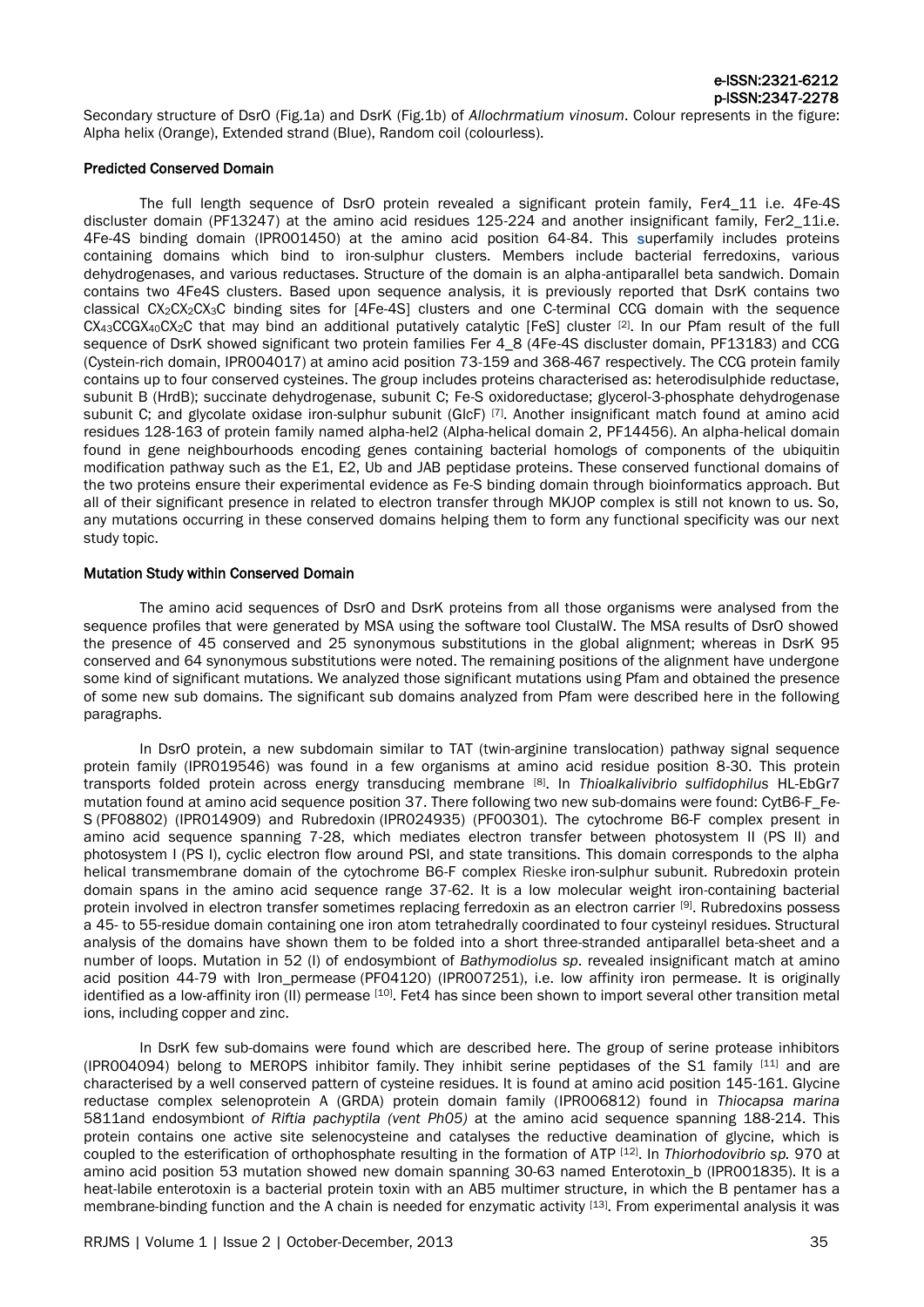also found that DsrK has some membrane bound region and it is the catalytic subunit of MKJOP complex  $[2]$ . Adenylate cyclase associated (CAP) N terminal (CAP\_N) (IPR013992) has been found in *Beggiatoa sp.* PS and *Alkalilimnicola ehrlichii* MLHE-1 at amino acid sequence spanning 225-275. This N-terminal domain is responsible for adenylate cyclase activation. *Candidatus Vesicomyosocius okutanii* HA at amino acid position 183 showed mutation whichrevealed new domain from 169-209, i.e. SAM like domain present in kinase suppressor RAS 1 (KSR1-SAM) (IPR025561). This SAM-like domain is found in kinase suppressor of Ras proteins, which are locationregulated scaffolding proteins connecting MEK to RAF. Peptidase M16C associated (M16C\_assoc) (IPR013578) found in *Candidatus Ruthia magnifica str. Cm (Calyptogena magnifica*) at amino acid spanning 208-234. It is found near the C terminus of metalloproteases required for catalysis. Another significant domain found in N-6 DNA Methylase (N6\_Mtase) (IPR003356) in *Thiobacillus denitrificans* ATCC 25259 at amino acid position 417. This domain spanning from 397-438 is found in N-6 adenine-specific DNA methylase from Type I and Type IC restriction systems. These enzymes are responsible for the methylation of specific DNA sequences in order to prevent the host from digesting its own genome via its restriction enzymes.

In this new domain study helps us to study the functional importance of the DsrO and DsrK protein. Additional functionality is observed by Pfam showed the presence of domains that are peptidase or kinase associated protein families required for catalysis in DsrK protein. Now, in *A.vinosum* how these taxonomically related microorganisms' mutation help to form Fe-S binding protein DsrK and DsrO can be understand.

### Phylogenetic analysis



Figure 2 Phylogenetic tree drawn using Neighbor Joining method with 1000 bootstrap. Model: Amino: Poisson **Correction** 

The phylogenetic study of DsrO was already reported [14] , so we concentrated on the phylogenetic relationship to DsrK. We used Multiple Sequence Alignment (MSA) to detect the sequence conservation/variations in the DsrK proteins in all the 29 different organisms. In order to derive a phylogenetic relationship between these proteins a phylogenetic tree comprising the 29 different proteobacterial species (belonging to the classes Alphaproteobacteria, Betaproteobacteria, Gammaproteobacteia) was constructed (Fig.2). In the top of the branch of the tree *Allochromatium vinosum* and *Thiorhodococcus drewsii* strain AZ1 were clubbed together. Both of these micro-organisms are non-sporulating, mesophilic and belonging to marine or alkaline habitat. They have intracellular vesicular membranes and are capable of using hydrogen sulfide, sulfur, thiosulfate, and molecular hydrogen as electron donors during anaerobic phototrophic growth. Elemental sulfur globules were transiently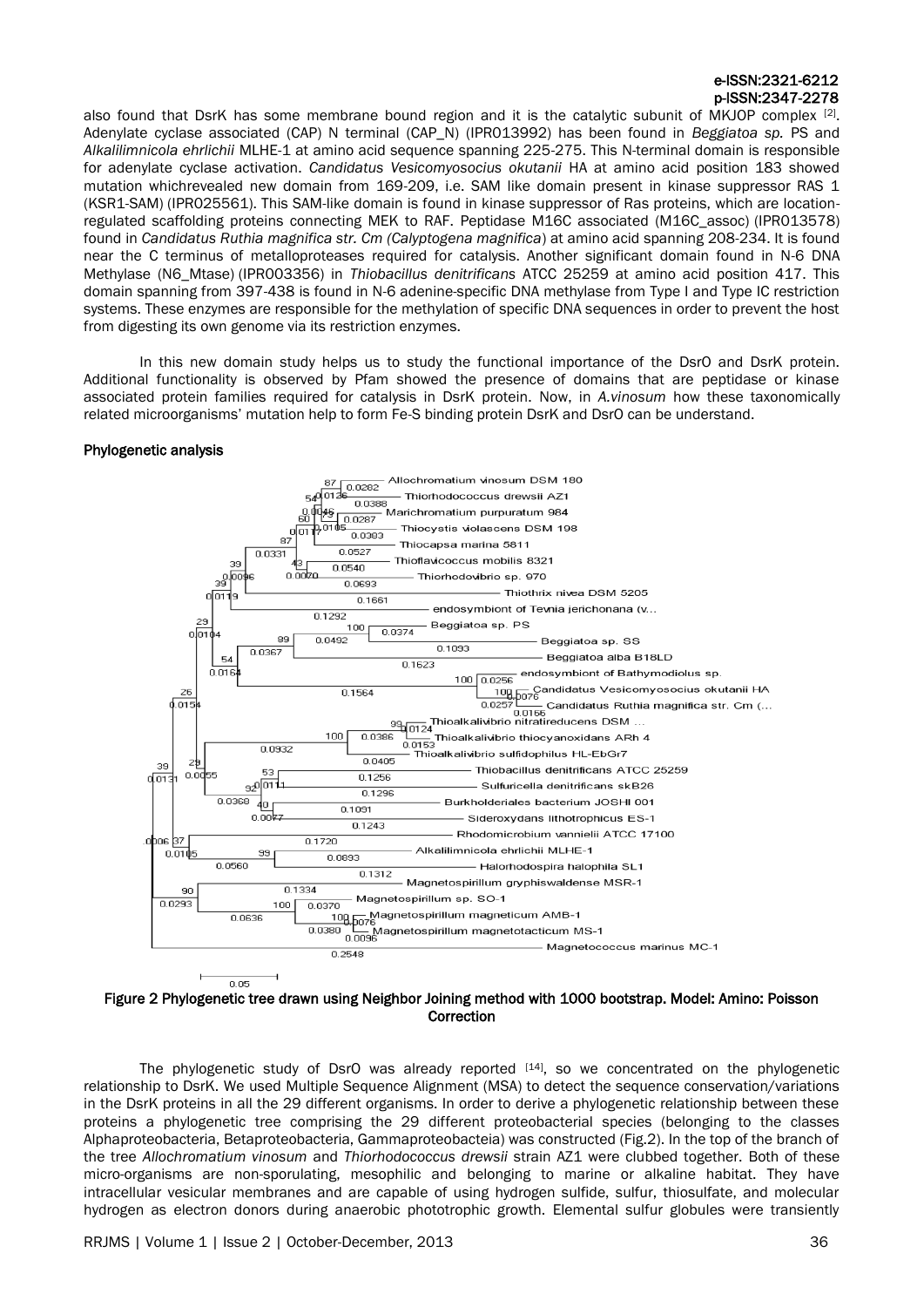stored inside the cells of these micro-organisms [1; 15]. With them *Marichromatium purpuratum* 984, *Thiocystis violascens* DSM 198, *Thiocapsa marina* 5811, *Thioflavicoccus mobilis* 8321, *Thiorhodovibrio sp.* 970 formed a subgroup. All these organisms belong to the Kingdom: Bacteria Phylum: Proteobacteria Class: Gammaproteobacteria Order: Chromatiales Family: Chromatiaceae [14; 16]. Therefore their grouping together was very much significant. Similarly, the next branch showed similar physiological characteristic organisms *Beggiatoa alba* B18LD, *Beggiatoa sp.* PS and *Beggiatoa sp.* SS belonging Kingdom: Bacteria; Phylum: Proteobacteria; Class: Gammaproteobacteria; Order: Thiotrichales; Family: Thiotrichaceae; Genus: Beggiatoa. The same trend followed throughout the phylogenetic tree. At the bottom of the tree had Magnetospirillum *gryphiswaldense* MSR-1, *Magnetospirillum magnetotacticum* MS-1, *Magnetospirillum magneticum* AMB-1, *Magnetospirillum sp.* SO-1 belong to the Kingdom: Bacteria; Phylum: Proteobacteria; Class: Alphaproteobacteria; Order: Rhodospirillales; Family: Rhodospirillaceae; Genus: Magnetospirillum. Magnetospirillum is a [Gram-negative,](file://wiki/Gram-negative) [microaerophilic](file://wiki/Microaerophilic) genus of [magnetotactic bacterium](file://wiki/Magnetotactic_bacteria) with spirillar or helical morphology; motile; and has peculiar capacity to orient itself according to [Earth's magnetic field,](file://wiki/Earth) named [magnetotaxis](file://wiki/Magnetotaxis) which is achieved through the special [organelles](file://wiki/Organelles) called [magnetosomes](file://wiki/Magnetosome) [17]. So, they formed a group altogether. The importance of lateral gene transfer for the distribution of the *dsr* genes is underscored by the fact that the clade of sulfide oxidizers contains members of the phylogenetically distantly related species. Therefore it can be easily concluded that the phylogenetic arrangements of the bacterial species follow their taxonomic chronology.

# **DISCUSSION**

In this work we tried to analyze the details of DsrO and DsrK proteins of the *dsr* operon at the sequence level. Both proteins are the central players of the *dsr* operon and take part in the electron transfer process. We analyzed the secondary structural patterns of those proteins. The sequence analyses of these proteins revealed the presence of conserved domains. There are certain mutations present inside the conserved domain of the protein. Those mutations confer some additional functionality to the protein. Mutation analysis confirmed that DsrO is a FeS containing protein binding to iron-sulphur clusters. DsrK also is a FeS containing protein binding to iron-sulfur clusters and has a cysteine rich domain. Finally we analyzed the DsrK protein using phylogenetic trees. Our study is the first of its kind. Till date there are no previous reports regarding the in depth analyses of DsrO and DsrK proteins from their amino acid sequences. Our study would therefore pave the pathway to future genetic and mutational studies using these two proteins that would lead to illumination of the biochemical mechanism of sulfur metabolism.

# ACKNOLEDGEMENT

Ms. Semanti Ghosh is thankful to the University of Kalyani, Govt. of West Bengal, India for the financial support. We would like to thank the Bioinformatics Infrastructure Facility and also the DST-PURSE program 2012- 2015 going on in the department of Biochemistry and Biophysics, University of Kalyani for the support.

# **REFERENCES**

- 1. Weissgerber T, Zigann R, Bruce D, Chang Y, Detter JC, Han C, et al. Complete genome sequence of *Allochromatium vinosum* DSM 180<sup>T</sup> . Stand Genom Sci. 2011;5: 311-330.
- 2. Grein F, Pereira IAC, Dahl C. Biochemical Characterization of Individual Components of the Allochromatium vinosum DsrMKJOP Transmembrane Complex Aids Understanding of Complex Function in Vivo. J Bacteriol. 2011;192(24): 6369–6377.
- 3. [Altschul](http://www.ncbi.nlm.nih.gov/pubmed?term=Altschul%20SF%5BAuthor%5D&cauthor=true&cauthor_uid=2231712) SF, [Gish](http://www.ncbi.nlm.nih.gov/pubmed?term=Gish%20W%5BAuthor%5D&cauthor=true&cauthor_uid=2231712) W, [Miller](http://www.ncbi.nlm.nih.gov/pubmed?term=Miller%20W%5BAuthor%5D&cauthor=true&cauthor_uid=2231712) W, [Myers](http://www.ncbi.nlm.nih.gov/pubmed?term=Myers%20EW%5BAuthor%5D&cauthor=true&cauthor_uid=2231712) EW, [Lipman](http://www.ncbi.nlm.nih.gov/pubmed?term=Lipman%20DJ%5BAuthor%5D&cauthor=true&cauthor_uid=2231712) DJ. Basic local alignment search tool. [J Mol](http://www.ncbi.nlm.nih.gov/pubmed/2231712)  [Biol.](http://www.ncbi.nlm.nih.gov/pubmed/2231712) 1990;215(3):403-10.
- 4. [Bateman](http://www.ncbi.nlm.nih.gov/pubmed?term=Bateman%20A%5BAuthor%5D&cauthor=true&cauthor_uid=14681378) A, [Coin](http://www.ncbi.nlm.nih.gov/pubmed?term=Coin%20L%5BAuthor%5D&cauthor=true&cauthor_uid=14681378) L, [Durbin R,](http://www.ncbi.nlm.nih.gov/pubmed?term=Durbin%20R%5BAuthor%5D&cauthor=true&cauthor_uid=14681378) [Finn RD,](http://www.ncbi.nlm.nih.gov/pubmed?term=Finn%20RD%5BAuthor%5D&cauthor=true&cauthor_uid=14681378) [Hollich V,](http://www.ncbi.nlm.nih.gov/pubmed?term=Hollich%20V%5BAuthor%5D&cauthor=true&cauthor_uid=14681378) [Griffiths-Jones S,](http://www.ncbi.nlm.nih.gov/pubmed?term=Griffiths-Jones%20S%5BAuthor%5D&cauthor=true&cauthor_uid=14681378) [Khanna A,](http://www.ncbi.nlm.nih.gov/pubmed?term=Khanna%20A%5BAuthor%5D&cauthor=true&cauthor_uid=14681378) et al. The Pfam protein families database. [Nucleic Acids Res.](http://www.ncbi.nlm.nih.gov/pubmed/14681378) 2004;32(Database issue):D138-41.
- 5. Thompson JD, Higgins DG, Gibson TJ. CLUSTAL W improving the sensitivity of progressive multiple sequence alignment through sequence weighting, position-specific gap penalties and weight matrix choice. Nucleic Acids Res. 1994;22(22): 4673-4680.
- 6. Tamura K,[Dudley](http://www.ncbi.nlm.nih.gov/pubmed?term=Dudley%20J%5BAuthor%5D&cauthor=true&cauthor_uid=17488738) J, Nei M, [Kumar](http://www.ncbi.nlm.nih.gov/pubmed?term=Kumar%20S%5BAuthor%5D&cauthor=true&cauthor_uid=17488738) S. MEGA 4: Molecular Evolutionary Genetics Analysis (MEGA) software version 4.0. [Mol Biol Evol.](http://www.ncbi.nlm.nih.gov/pubmed/?term=Tamura+et+al.%2C+2007+mega) 2007;24(80):1596-9.
- 7. [Pellicer MT,](http://www.ncbi.nlm.nih.gov/pubmed?term=Pellicer%20MT%5BAuthor%5D&cauthor=true&cauthor_uid=8606183) [Badía J,](http://www.ncbi.nlm.nih.gov/pubmed?term=Bad%C3%ADa%20J%5BAuthor%5D&cauthor=true&cauthor_uid=8606183) [Aguilar J,](http://www.ncbi.nlm.nih.gov/pubmed?term=Aguilar%20J%5BAuthor%5D&cauthor=true&cauthor_uid=8606183) [Baldomà L.](http://www.ncbi.nlm.nih.gov/pubmed?term=Baldom%C3%A0%20L%5BAuthor%5D&cauthor=true&cauthor_uid=8606183) GIC locus of Escherichia coli: characterization of genes encoding the subunits of glycolate oxidase and the glc regulator protein. [J Bacteriol.](http://www.ncbi.nlm.nih.gov/pubmed/8606183?dopt=Abstract) 1996;178(7):2051-9.
- 8. [Wickner W,](http://europepmc.org/search?page=1&query=AUTH:%22Wickner+W%22) [Schekman R.](http://europepmc.org/search?page=1&query=AUTH:%22Schekman+R%22) Protein translocation across biological membranes. [Science. 2005;](http://europepmc.org/search?page=1&query=ISSN:%220036-8075%22) 310(5753):1452-1456.
- 9. [Meyer J,](http://europepmc.org/search?page=1&query=AUTH:%22Meyer+J%22) [Gagnon J,](http://europepmc.org/search?page=1&query=AUTH:%22Gagnon+J%22) [Sieker LC,](http://europepmc.org/search?page=1&query=AUTH:%22Sieker+LC%22) [Van Dorsselaer A,](http://europepmc.org/search?page=1&query=AUTH:%22Van+Dorsselaer+A%22) [Moulis JM.](http://europepmc.org/search?page=1&query=AUTH:%22Moulis+JM%22) DBMS/Métalloprotéines, Rubredoxin from Clostridium thermosaccharolyticum. [The Biochem](http://europepmc.org/search?page=1&query=ISSN:%220264-6021%22) J. 1990;271(3):839-841.
- 10. [Dix DR,](http://europepmc.org/search?page=1&query=AUTH:%22Dix+DR%22) [Bridgham JT,](http://europepmc.org/search?page=1&query=AUTH:%22Bridgham+JT%22) [Broderius MA,](http://europepmc.org/search?page=1&query=AUTH:%22Broderius+MA%22) [Byersdorfer CA,](http://europepmc.org/search?page=1&query=AUTH:%22Byersdorfer+CA%22) [Eide DJ.](http://europepmc.org/search?page=1&query=AUTH:%22Eide+DJ%22) The FET4 gene encodes the low affinity Fe(II) transport protein of Saccharomyces cerevisiae. The J Biol [Chem.](http://europepmc.org/search?page=1&query=ISSN:%220021-9258%22) 1994; 269(42):26092-26099.